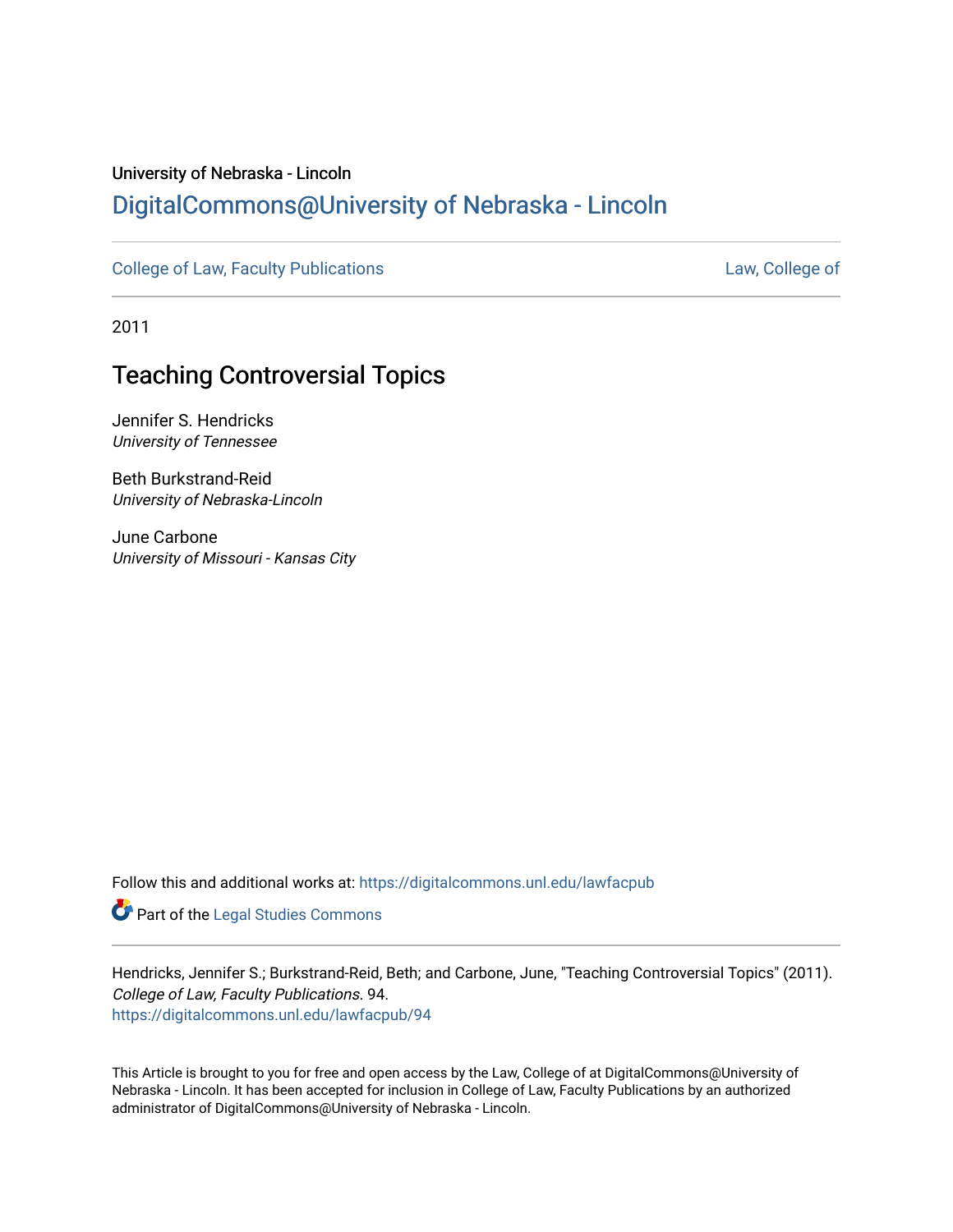

## **Legal Studies Research Paper Series**

**Research Paper #145 April 2011** 

# **Teaching Controversial Topics**

**Jennifer S. Hendricks & Beth Burkstrand-Reid & June Carbone** 

This paper can be downloaded without charge from the Social Science Research Network Electronic library at: **http://ssrn.com/abstract=1791068**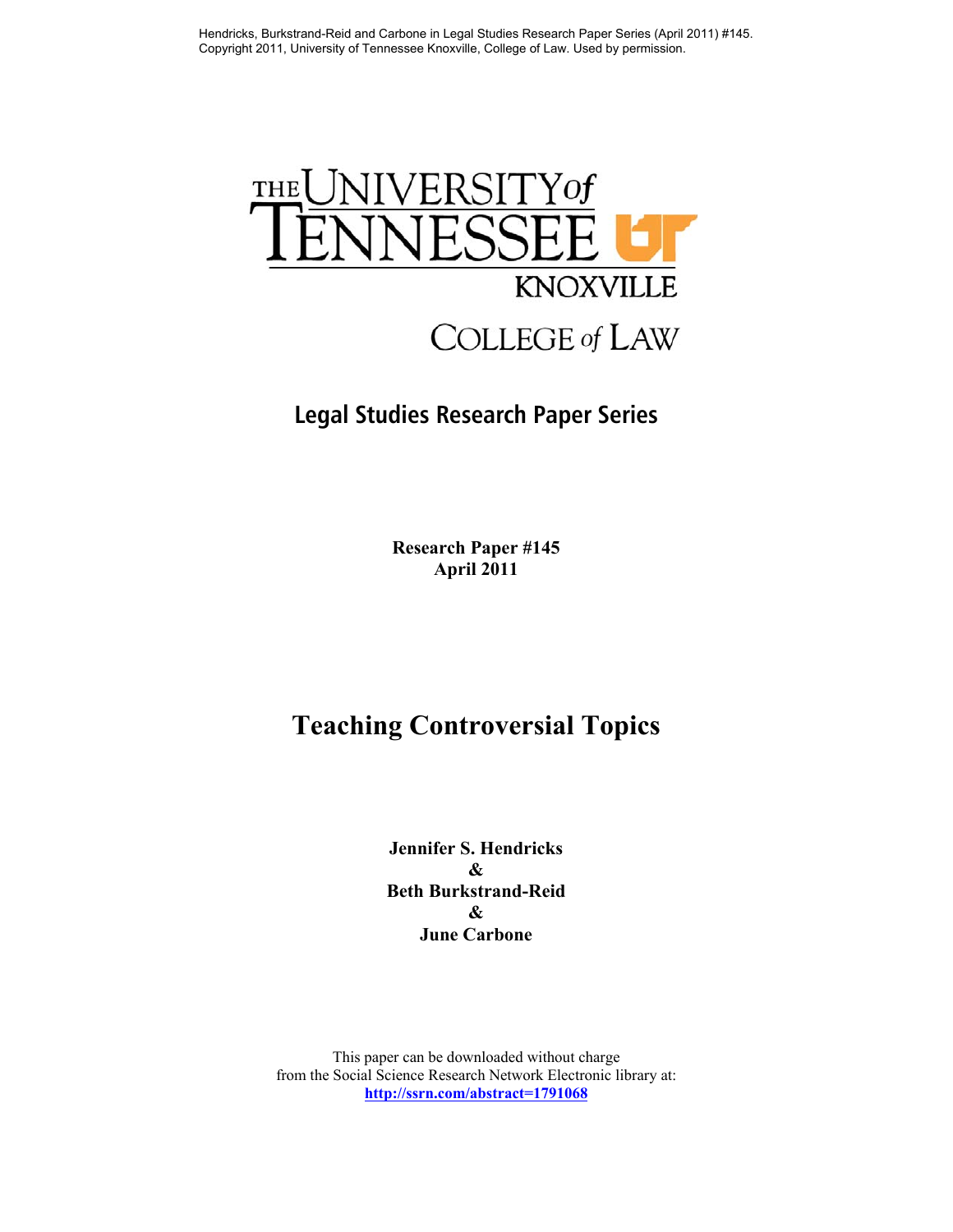## TFACHING CONTROVERSIAL TOPICS

Jennifer S. Hendricks<sup>1</sup>, Beth Burkstrand-Reid<sup>2</sup> & June Carbone<sup>3</sup>

49 FAM. CT. REV. \_ (forthcoming 2011)

 At the 2009 Future of Family Law Education conference at the William Mitchell School of Law, the authors participated in a panel discussing strategies for teaching controversial topics, which focused on teaching reproductive rights and related gender issues. This essay collects some of the strategies discussed at the conference. First we address what constitutes a "controversial" legal topic, outlining the several different ways in which a topic might be or become controversial within the context of a particular class. Next, we discuss the importance of laying the groundwork, throughout the semester, for the anticipated—and unanticipated discussions surrounding controversial topics and techniques for laying that groundwork. Finally, we outline specific classroom techniques and resources to aid professors at the time controversial topics in the classroom are confronted.

## What Is a Controversial Topic?

 Family law may be controversial in a variety of ways and for a variety of reasons. Most controversial topics fall into one or more of the following categories: politicized issues, issues easily personalized, and issues easily magnified by extremism or lack of diversity. Many of the

 $^1$  Associate Professor of Law, University of Tennessee College of Law

 $^2$  Assistant Professor of Law, University of Nebraska College of Law

 $^3$  Edward A. Smith/Missouri Chair of Law, the Constitution and Society Professor, University of Missouri- Kansas City School of Law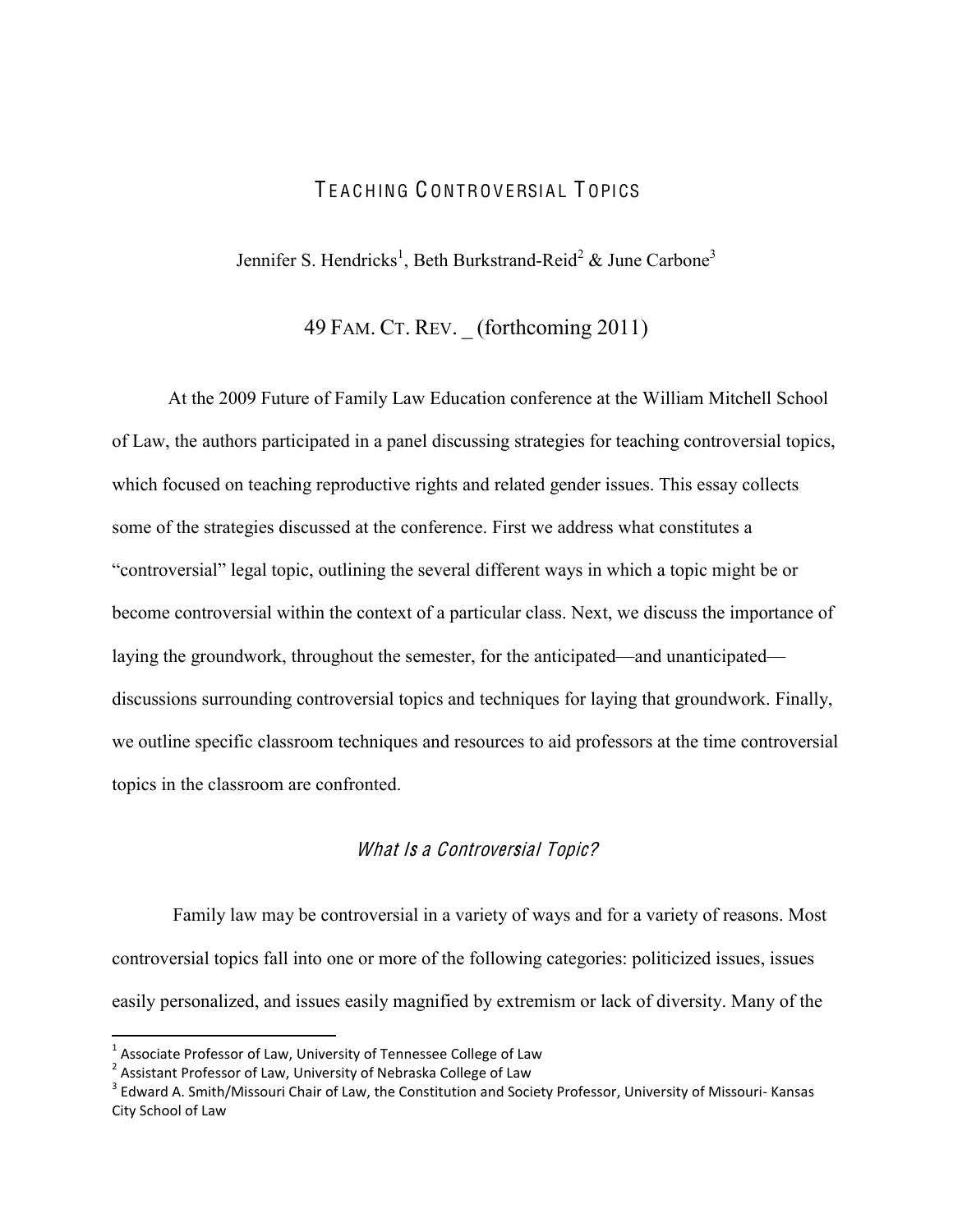most controversial issues, such as reproductive rights or same-sex marriage, for example, may fall into all of these categories. When a legal topic falls into one or more of these categories, controversy should be anticipated and planned for.

The most easily recognizable controversial topics are those that are heavily politicized. Most professors planning a general course in family law will expect reproductive rights, especially abortion, to be controversial. Because abortion is frequently discussed in politics and religion, the grooves of the standard arguments are already worn into students' minds. Students easily fall back onto talking points and fixed positions rather than remaining open to intellectual exploration of the legal regime surrounding this topic. Politicized topics and rigidity in thinking often go hand-in-hand. This complicates efforts to use controversial topics such as abortion, for example, as a vehicle for teaching in an intersectional manner, such as by incorporating feminist theoretical analyses of legal regimes into case-method teaching. Adherence to political scripts complicates the intellectual exploration of rich topics including abortion, religious freedom, and sexuality.

Controversy also tends to arise when topics can be personalized by students. Topics are personalized in many ways, but two scenarios are the most common: (1) first-personalization and (2) secondary personalization. First-person personalization is exactly how it sounds: students who, for example, have been themselves been raped, had abortions, or gone through divorce, whose thoughts may be difficult to express in terms of the standard talking points and who may experience the class discussion as passing judgment on them. Secondary personalization occurs when even people who lack that personal experience tend to personalize the issue. For example, women and men may, in different ways, both tend to personalize issues of rape law even if they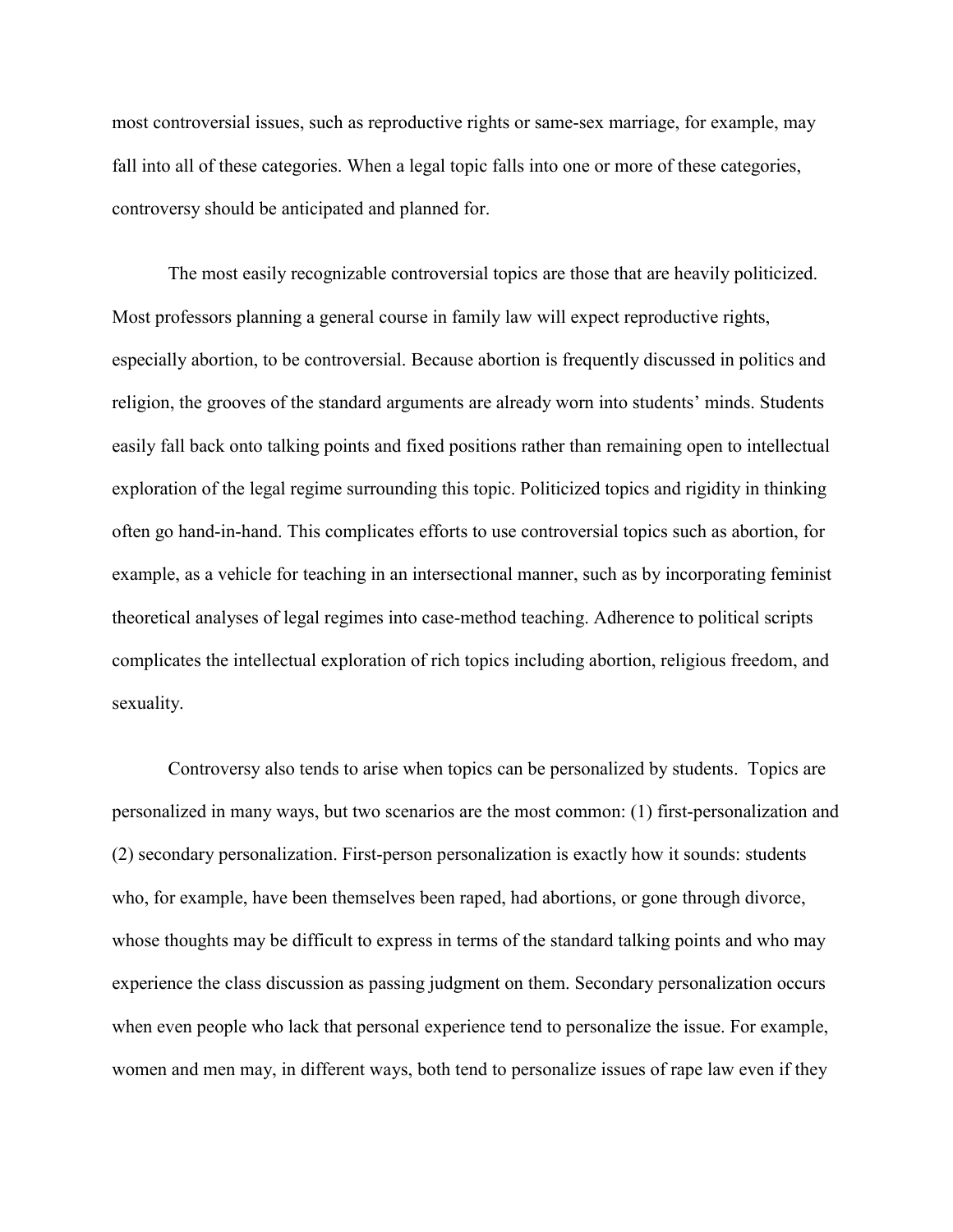have not personally experienced the crime. If students have strong emotional feelings, they may be uncomfortable talking about it in a law school environment—or they may want to talk about it a great deal but not have much interest in listening to peers who express contrary views. Such strong feelings may result in the marginalization of significant portions of a class and may even lead students to direct anger at professors for "failing" to personally defend students or student viewpoints.

A topic may also become controversial or personal not because the issue inherently has resonance for particular students but because of a lack of diversity in the classroom. That lack of diversity may or may not be visible to the professor. For example, the professor will probably be aware of a lack of racial diversity and the risk of putting minority students in the "spokesperson" role on family law topics such as inter-racial adoption and the Indian Child Welfare Act. On the other hand, the professor likely does not know students' sexual orientation and may not pick up immediately on personal aspects of the class discussion that are apparent to students. There may also be a lack of diversity in political opinions, or perhaps you or a student wants to introduce a controversial position. What may not be controversial to the class as a whole may be extremely controversial or difficult for one or two students.

Finally, one or two students may have extreme or idiosyncratic views and be particularly unwilling to engage respectfully with other views. A few polarizing students can co-opt a discussion or even a course.

Even knowing that a course will confront politicized issues, easily personalized issues or even that your class contains polarizing or marginalized students, sometimes the most controversial subject is one that sneaks up on you. For example, the most controversial topic in a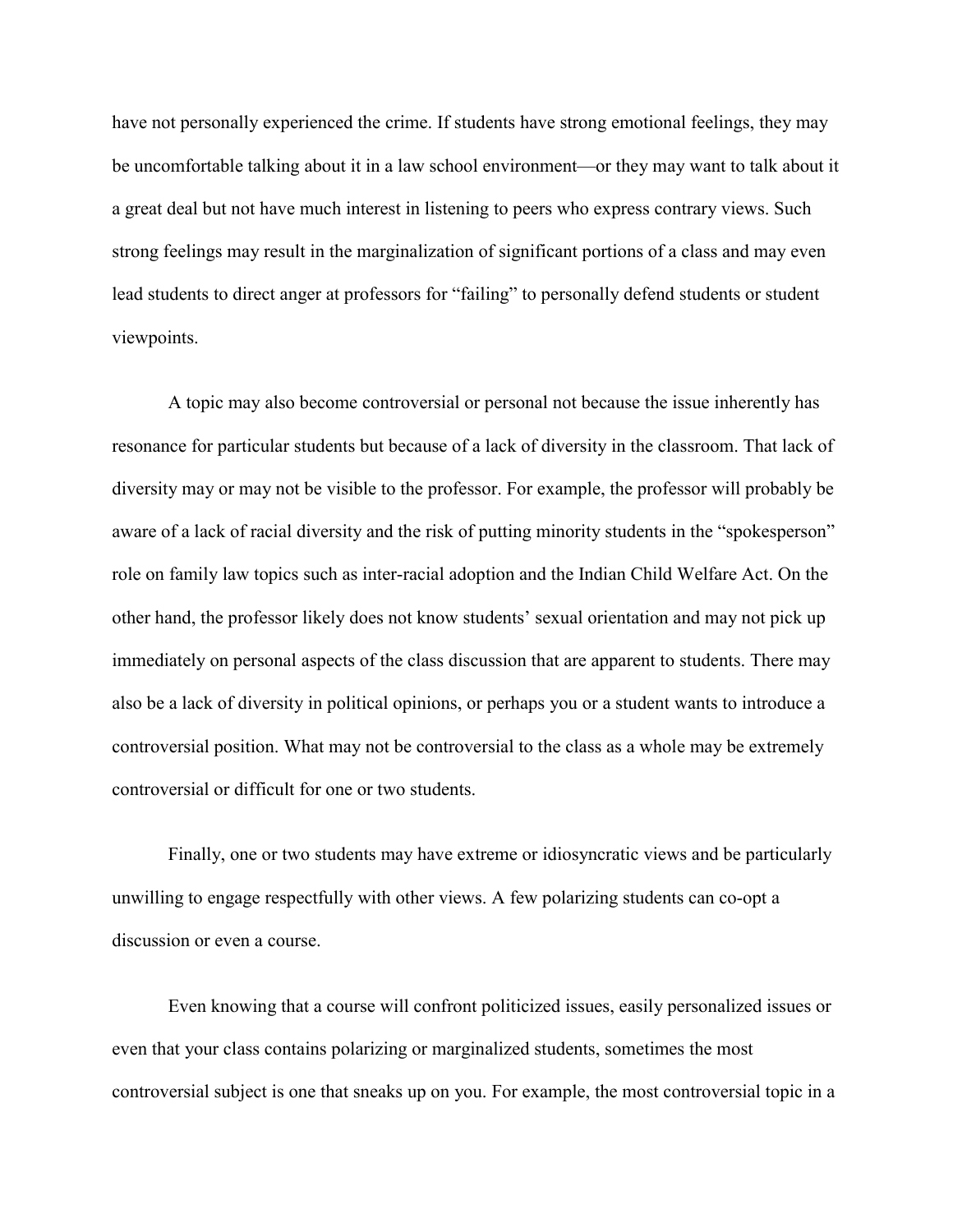gender seminar might not be abortion, but instead the validity of some women's decision to be at-home-mothers, topics surrounding equity in education as protected by Title IX, or even the treatment of women in the military. Classes concerning rape law may disintegrate into a gendered war over consent when a woman is intoxicated (instead of a debate over the statutory interpretation of rape laws or the policy behind them). Exploration of child support laws may devolve into debates over men's obligation to support children they did not want. Some but not all controversy can be anticipated: after all, each class—each student—may react differently to the same material.

The most daunting pedagogical task arises when a topic touches all three of the categories set forth: the topic that is simultaneously politicized, personalized and draws out marginalized or radicalized students. In this context—and when more manageable controversy arises professors and their classes fare better if the professor started laying the groundwork to address controversy long before it arises.

## Laying th<sup>e</sup> Groundwork

Family law, with its dynamic and ever-changing nature in the law and in society, is fertile ground for any related topic to (d)evolve into classroom controversy. This is not to say controversy is bad—to the contrary, it may prove productive—but productivity requires planning.

Because of this variety of ways in which controversial topics can arise, it is useful to plan for difficult discussions throughout a course, rather than trying to re-tool for one or two class sessions that you expect to be flashpoints. Discussions of difficult topics will go more smoothly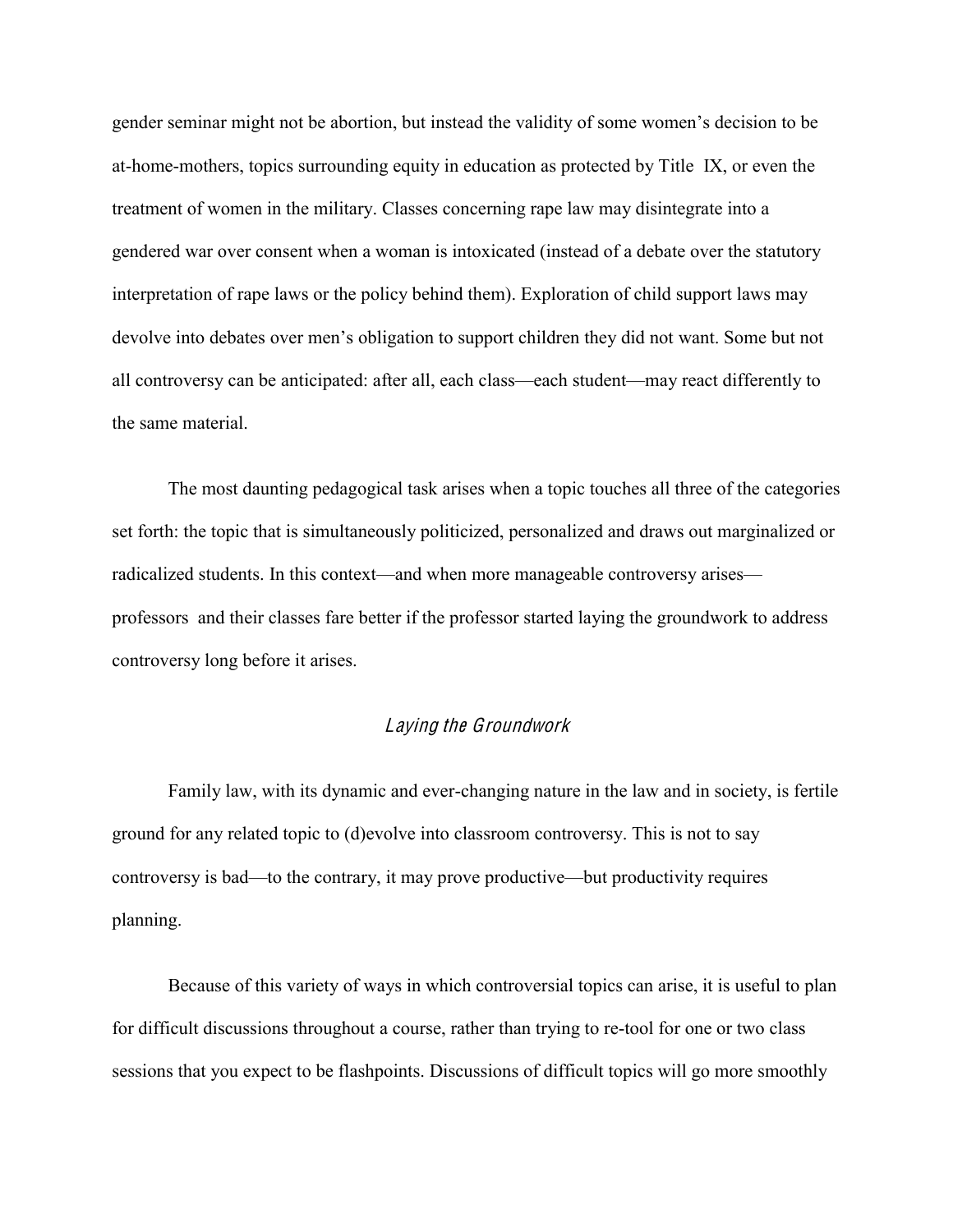if the professor and students have established an environment of trust and mutual respect over the course of the semester. You can start to create such an environment even before the course begins.

#### Course marketing

A course description is both an opportunity to recruit students and to start setting their expectations regarding course content. If your concern is that certain perspective might be missing from the class, your course description can emphasize the broad range of topics that will be covered, casting a wide net over possible topics of interest to students. For example, many students assume that a course on Family Law is a course on the law of the nuclear family. They may not realize that the question "What is a family?" is a major topic in many courses. If yours is one of them, it's easy to make that clear in the course description. If you think that your Women and the Law course might benefit from having more students who are male and/or conservative, the course description can emphasize the broad range of topics that will be covered—marketing the course as a mini-course on employment law, property, criminal law, gender in the military in addition to gender, sexuality and family law, for example, may draw students to the class in which they might otherwise not be interested. Simply specifying that a class looks at discrimination against *men and* women, or the *evolving* definition of "family" may entice groups who would ordinarily be less likely to join the class.

On the other hand, it may be appropriate to market the class more narrowly. Especially in an upper-level class, it may be fine to design a class for students who share a general perspective on the topic. For example, you might teach a seminar on reproductive rights that takes the need for and importance of reproductive rights as a starting point rather than a matter up for debate. It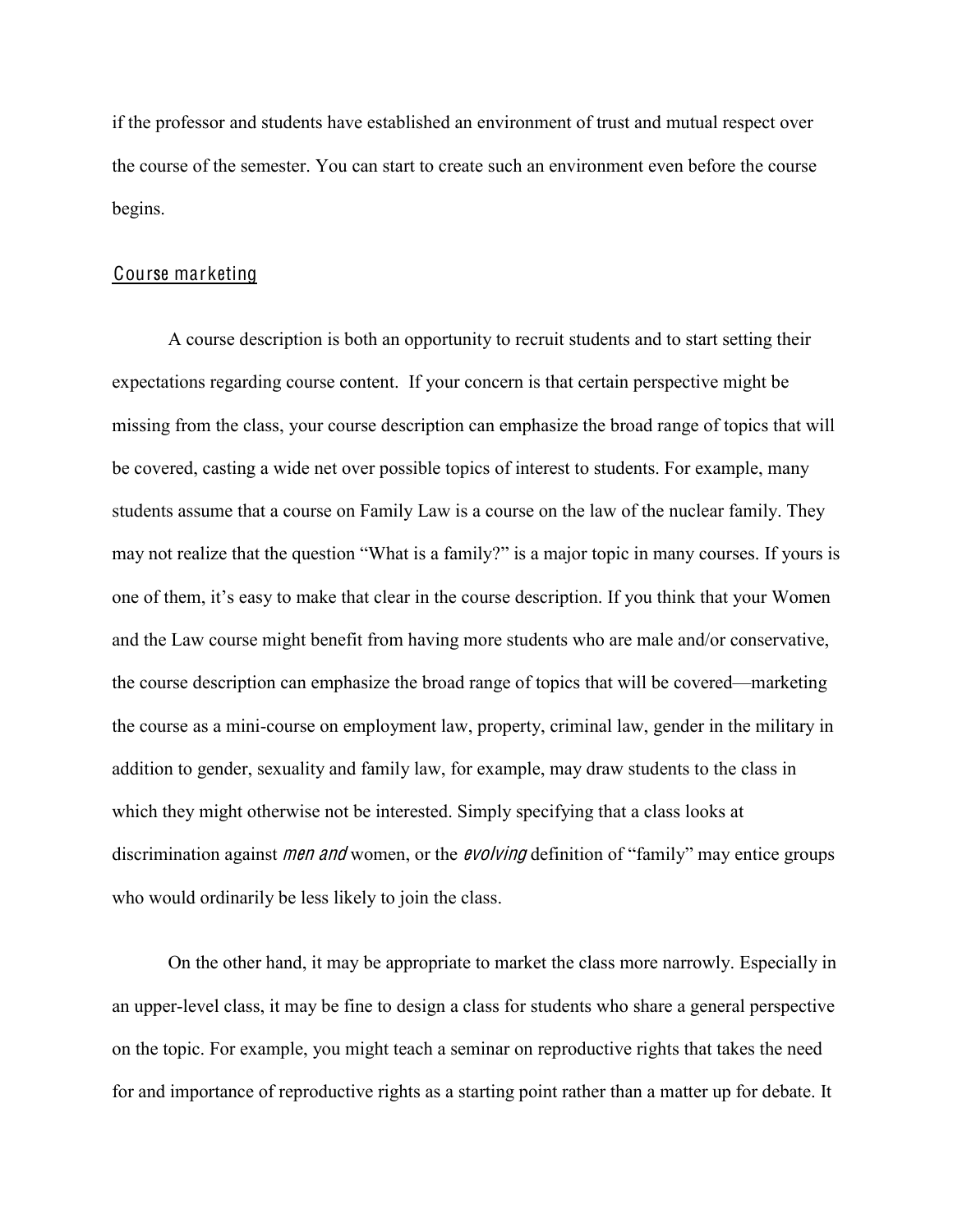is difficult to delve into more advanced theoretical discussions if the class cannot get beyond a debate over first principles, so it is pedagogically appropriate to take some debates off the table for purposes of your class, assuming that this decision is clearly indicated in the course description so that students to self-select out of the conversation. This approach may not be acceptable at some institutions, however, particularly those that have few course offerings related to controversial topics.

#### F rom day one

Heavy-handed classroom management, through understandably tempting when faced with teaching controversial topics, can backfire. Specifically, dictatorial control of the classroom—or even of singular, challenging students—may dampen discussion down to a whisper. Therefore, teaching controversial topics requires professors to set clear expectations regarding classroom behavior and discussion decorum without striking so much fear into students that they become reluctant to participate at all.

On the first day of class you can discuss ground rules for discussion, highlighting that the class will cover some controversial ground. Make clear that rude or inappropriate comments will not be allowed, and plan in advance for how to handle them when they occur. Some professors may want to dictate that such comments will lead to immediate expulsion from class. It may also be effective to start the class by saying it is a given that each student and the professor will say something at some point in the semester that others may find offensive and inviting students to resist personalizing the comment, instead using it as an opportunity to have a productive dialogue. Doing so acknowledges that controversial topics tend to provoke strong responses and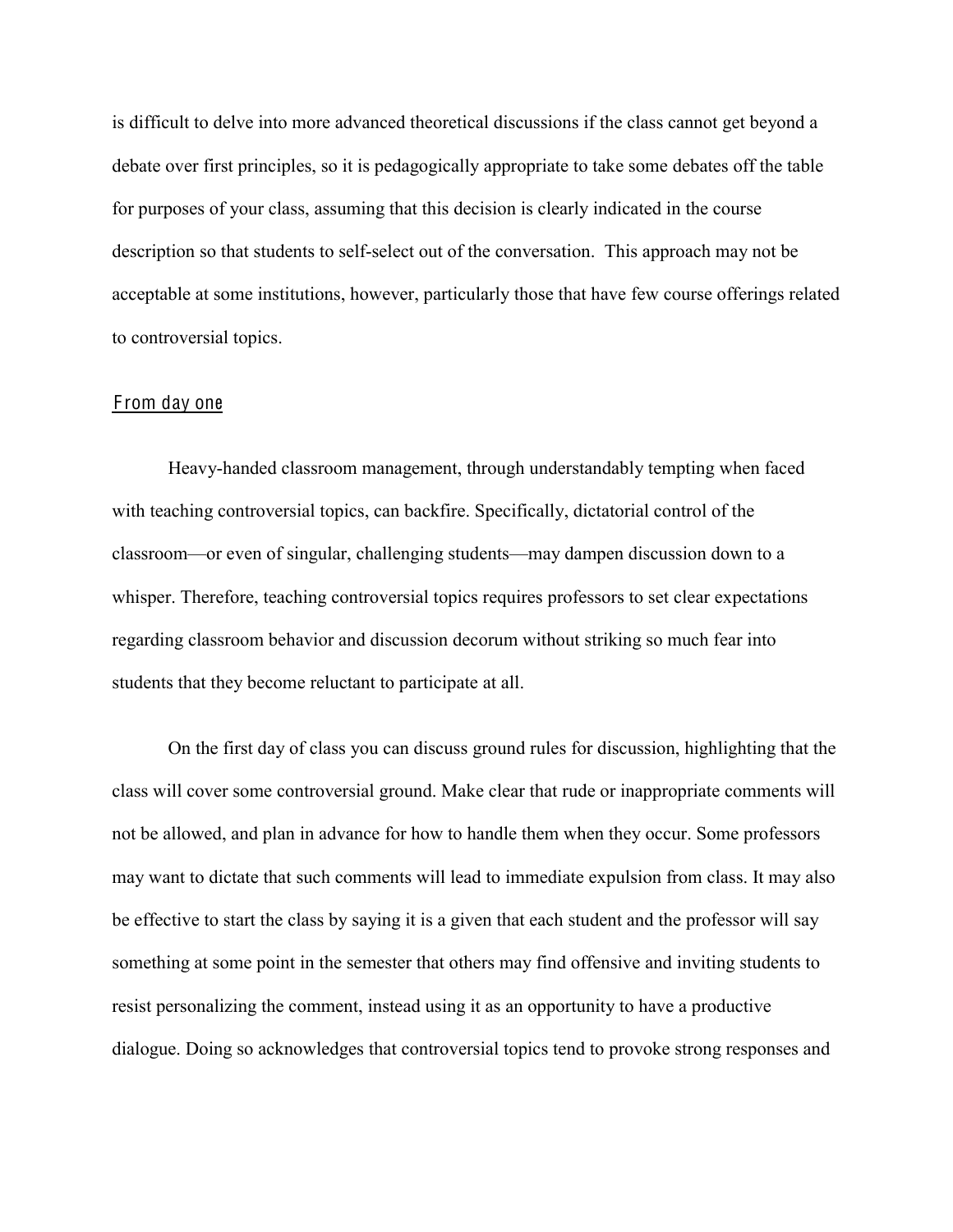provides some assurance that the students are seen as whole persons, not just as the speaker of individual comments.

An important aspect classroom management is deciding how to handle "outliers." An outlier is a student with extreme or ill-informed opinions, extreme ways of expressing those opinions, or simply a student who tries to dominate class discussion. These students are not necessarily inappropriate, but one outlier student can shift the tone of an entire class for an entire semester. The immediate temptation is to curtly shut an outlier student down, but doing so can have grave consequences. Shutting down outlier students in class may actually engender empathy toward the outlier from the other students and negatively alter the tone of the class. The professor's actions can be interpreted as biased against a viewpoint instead of an exercise in classroom control, thereby chilling further class participation. Instead of addressing the issue in class, it may be prudent to discuss the outlier student's behavior with that student privately outside of class. Announcing this policy at the beginning of the course may also allay student fears that they will be chastised publically—which is a common fear in classes the address controversial subjects—thereby having the effect of decreasing student trepidation and increasing class participation.

Not all the ground rules need be dictated by the professor. Another approach is to allow the class to discuss how to handle specific situations, such as when a student (or the professor) shares a personal experience related to the topic being studied. Care must be taken, however, to always make it clear that the professor will protect students from unwarranted comments on their personal experiences or opinions to the extent possible. As classroom discussions often continue after class, consider including dialogue and mediation skills among your explicit teaching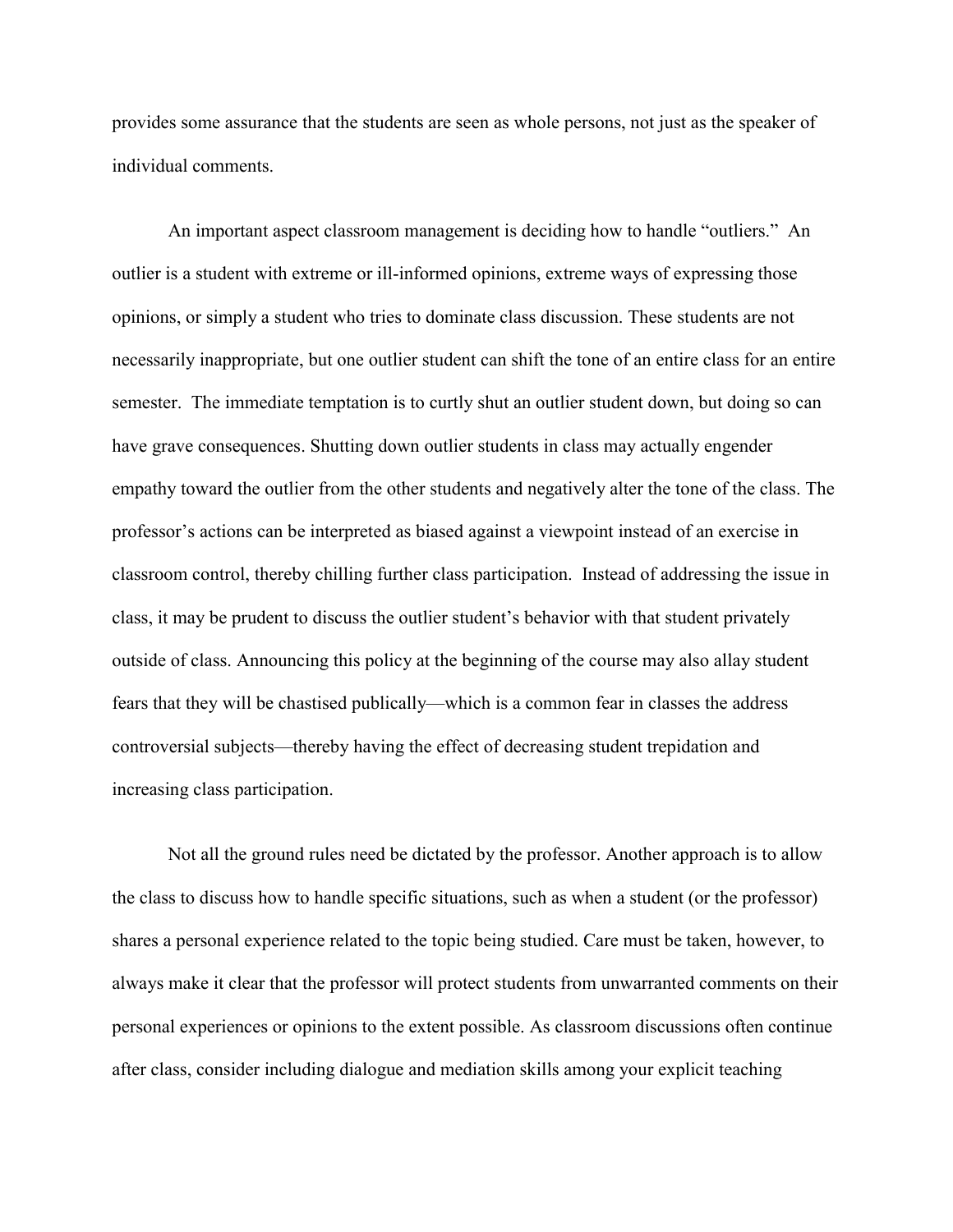objectives. To be able to engage in respectful dialogue over an issue of profound disagreement and to deal sensitively with emotionally difficult subjects are important lawyering skills.

#### Patterns equal predictability

In addition to explicit ground rules, in the first few weeks of a course you set a pattern for class discussions. For example, many law school courses emphasize the importance of seeing both sides of an argument. Often, they do this by encouraging students to tear down or poke holes in any argument that is presented. If you set this pattern, remember that students will likely follow it for controversial topics as well. If you introduce a topic by trying to build up empathy for one side of the issue, the students will respond by attacking it, leading you to a confrontation you may have been trying to avoid. A more productive technique in a typical law classroom may be to use structured controversy, where a pair or group of students are assigned opposing roles to play and the subsequent confrontation is controlled by the professor, who poses specific topics to be addressed by each viewpoint. Structured controversy may have the added benefit of depersonalizing controversial topics.

For a class that will not follow a typical law school model, it is helpful to establish early on that it is a different kind of class. In a Feminist Jurisprudence class, for example, the class might start with a discussion of the question, "When did you first notice the world is gendered?" Each student has the chance to tell her or his own "coming of age" story, and no comments or responses are allowed. This opening tells students that their own experiences and perspectives will be an important and valued aspect of the class and sets a tone of listening and respect rather than confrontation.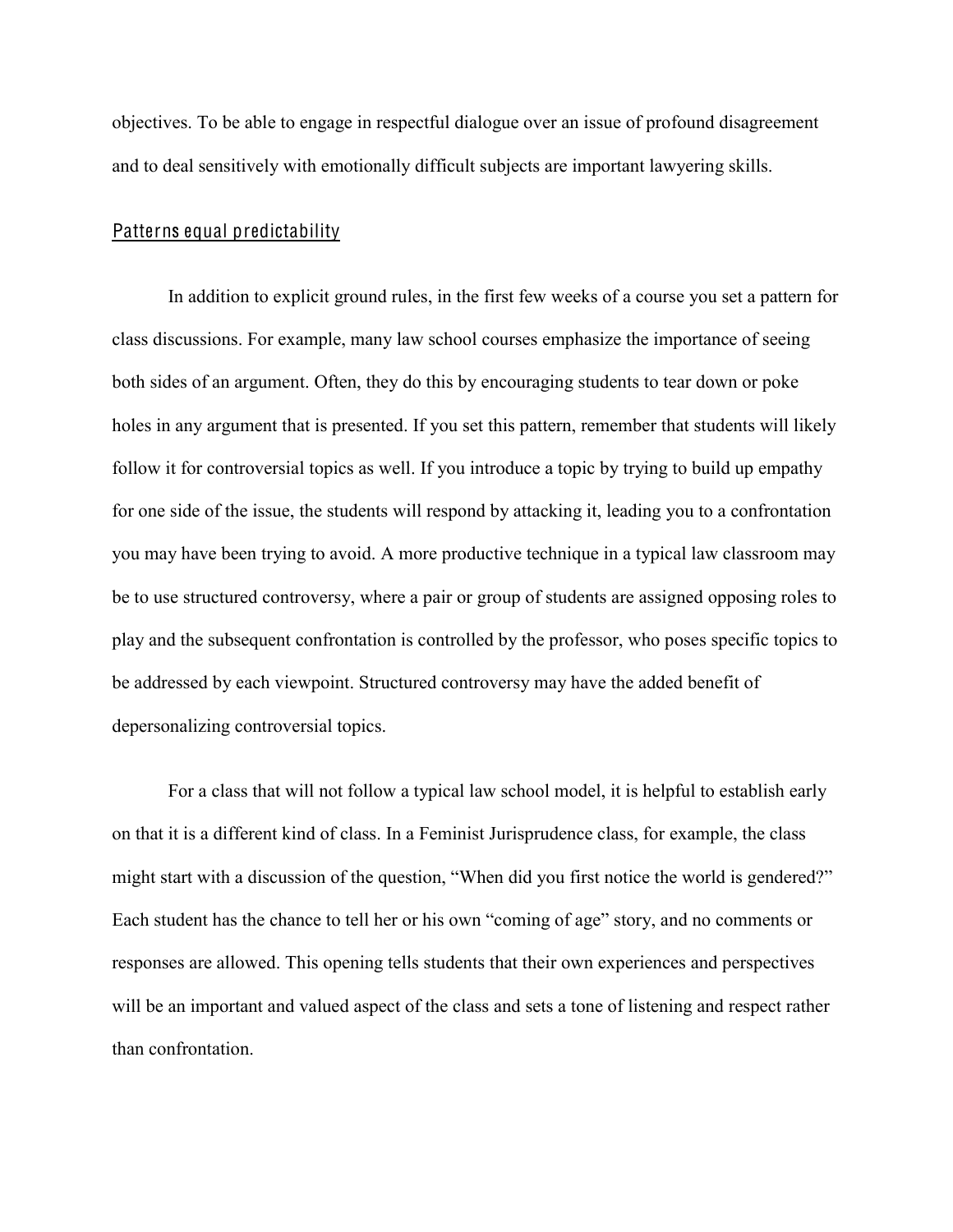Regardless of the approach employed, using consistent methods for tackling controversial topics provides and air of predictability for students and control for professors.

## Approaching Controversial Topic<sup>s</sup>

When it comes to presenting a topic that you expect (or have just discovered) to be controversial, you will want to present all sides of the argument. There are several approaches to doing so. Many professors begin with an opening lecture giving primacy to the side that they do not align with, although this can backfire if the view is a small minority in the class. There are many techniques, however, for presenting the controversial topic in its entirety and in context.

This section collects ideas for specific classroom strategies and resources when you expect a topic to be controversial. The suggestions fall into three broad categories:

Who stands for what: techniques for deciding who in the classroom advocates for which position.

*Media and pop culture:* resources for bringing in views that may be marginalized in the classroom, or for reducing tension through humor.

*Shifting ground:* blunting controversy by confronting it obliquely, using lenses other than "which view is right and which is wrong."

### Who stands for what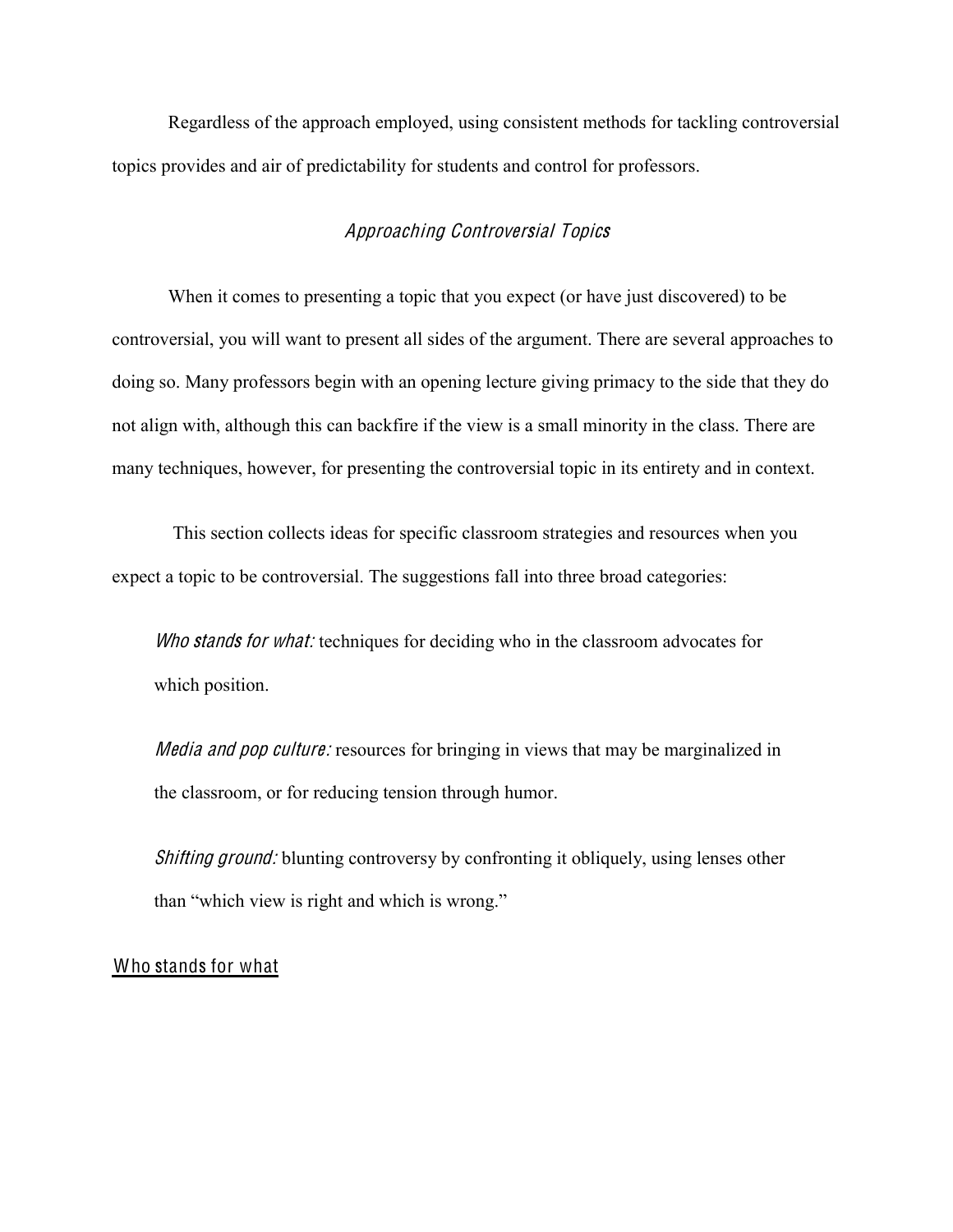When preparing to teach a controversial topic, give some thought to who "represents" particular views in the classroom, and when it would be better to put some distance between individuals and arguments.

When a subject is uncomfortably personal for the professor, it may be helpful to let an outsider—a colleague or a guest speaker—teach a class. An outsider can be especially helpful if a professor feels strongly about an issue *and* most of the class disagrees with that viewpoint. When a particular viewpoint is presented by an outsider, the professor is not responsible for that view. In later discussions, the speaker can "stand in" for that view so that the professor does not end up arguing against the class. Non-lawyer guest speakers can serve this role as well. For example, inviting activists or parties to same-sex marriage litigation to talk about their experiences can shift the "personal" part of the discussion away from students. Alternatively, inviting an outside speaker to represent a view to which the professor is strongly opposed provides an opportunity to model respect for opposing viewpoints and assure all students that their views are taken seriously.

Using the expertise of colleagues may also prove helpful. Reproductive rights, for example, are discussed in Family Law, Constitutional Law, and Law and Gender, in addition to other, more specialized courses. Colleagues teaching those subjects are potential guest speakers who already have prepared a class on the topic. Ideally, they also represent an opportunity to coordinate teaching so that students are exposed to a broad range of approaches over more than one class.

It can also be helpful to take the temperature of the class on controversial topics. If this is done at the very beginning of a course, it can provide valuable information on who stands for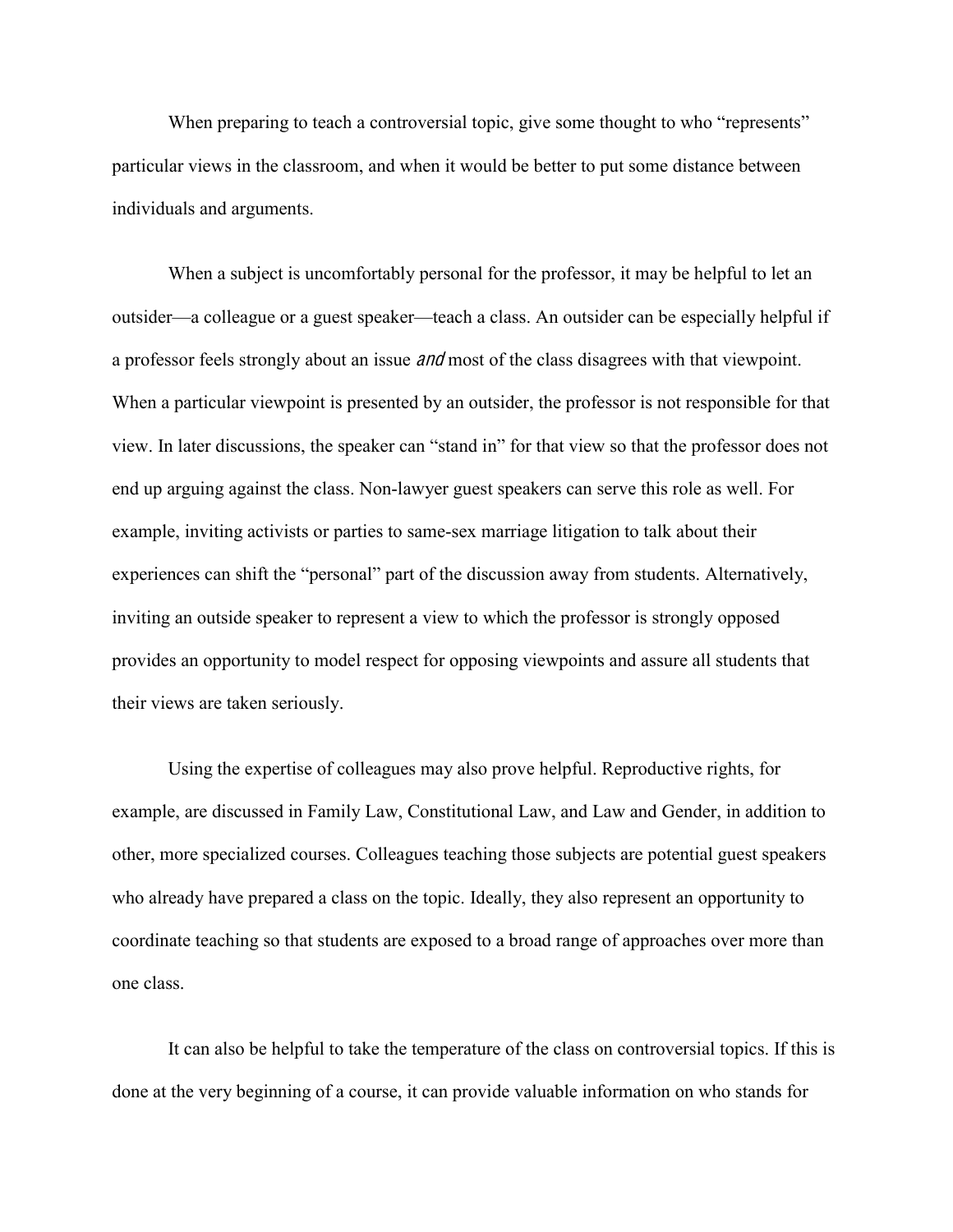what in the classroom, generally speaking of course. Blind surveys are quick and easy using classroom clickers or TWEN. In addition Internet resources, such as surveymonkey.com allow professors to create surveys for students to take confidentially on their own time. Significantly, a survey can alert you when there is a group in the class that is likely to be marginalized. You can use the survey results only for your own information, or you can share them with students. Sometimes knowing where they stand in the class can help students avoid feeling blindsided by the discussion that ensues. In addition to providing the professor with useful background on the class, the voluntary survey on controversial topics may show surprisingly diverse opinions. Sharing the survey results may encourage those with minority viewpoints to share their thoughts,comforted with the knowledge that they were not alone, and lead the class to listen more carefully to minority opinions. It is important, however, to tell students upfront whether the survey is in fact blind and to inform them how the survey will be used.

Regardless of where the class as a whole stands on a particular issue, often there are a few students who are especially vocal on certain issues. While it can be nice to have a reliable source of comments that will move the class along, it is usually counter-productive to allow one student to become the "poster child" for any particular view.

When one side of a debate is absent, under-represented, or even vilified by the class a whole, a moot court exercise—with assigned sides—can help flesh out the arguments. Assigning a student to make the argument for the disfavored side allows it to be presented safely, from the student's perspective, since everyone knows it is an exercise. This works best if the students take it seriously, with no laughing at or apologizing for the argument. Use this exercise with caution, however, when students' views reflect heartfelt moral commitments. Legal education can be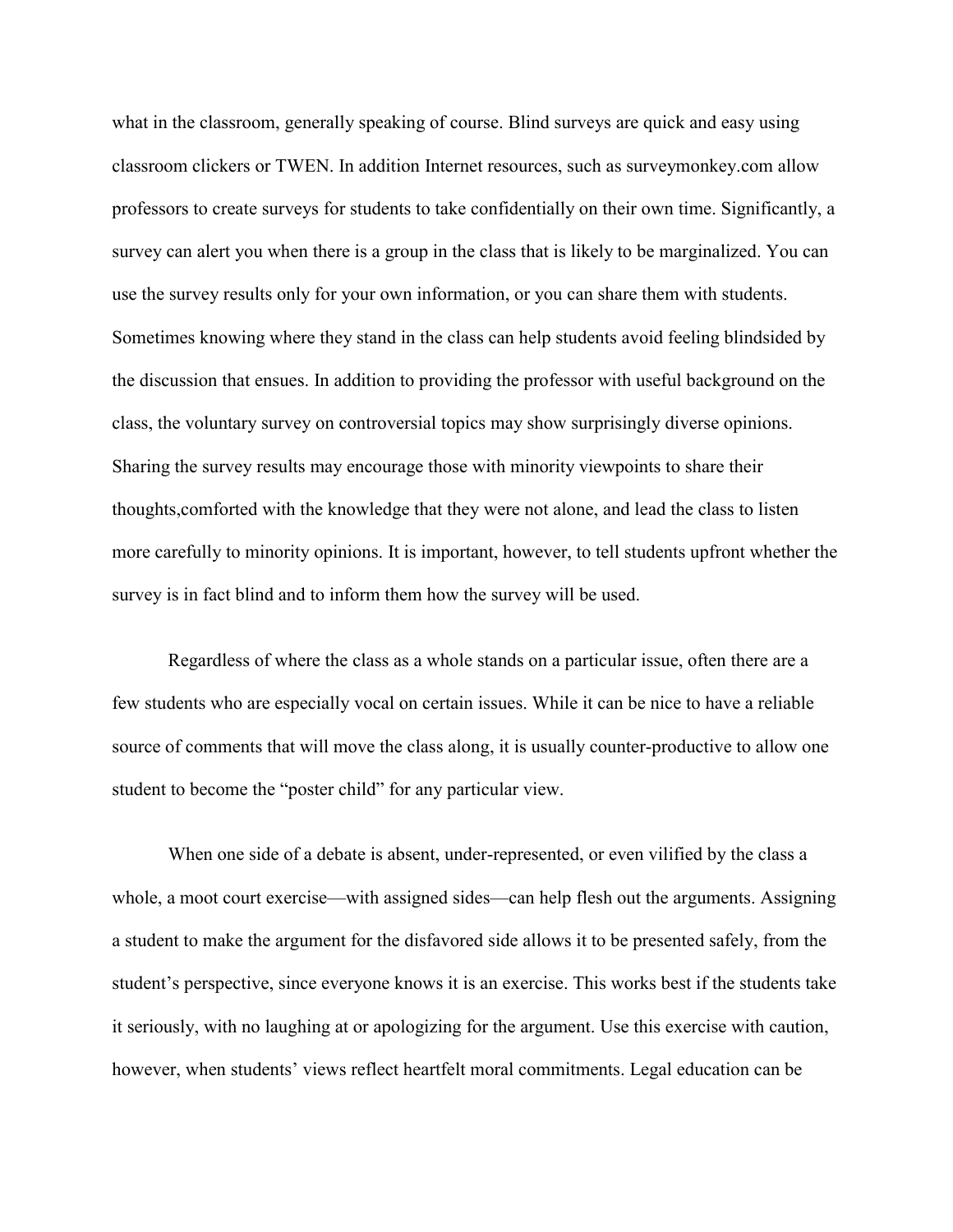profoundly alienating for students who feel that the law is in tension with their deeply held beliefs, and the view that a lawyer ought to be able to "make the argument" for any possible result contributes to that alienation. While students should be expected to *understand* opposing arguments, professors should strongly consider whether students should be required to perform them as part of an in-class exercise.

#### Media and pop culture

Pop culture can help introduce a topic by giving students a shared and well-known case study. Celebrity examples can provide springboards for discussing issues such as marriage and divorce (Jon and Kate Gosselin), assisted reproduction (Nadya Suleman), rape (the Kobe Bryan case), incest (Woody Allen), domestic violence (Rhianna), and pornography (Pamela Anderson). During class, you can talk about these examples or use music or video clips to highlight certain points. Novels or full-length movies viewed outside of class can also help open up discussion on controversial topics. YouTube.com is an excellent resource for short media clips. One of the strengths of fiction is that it can flip assumptions on their head and carry ideas to extremes, creating fertile areas for discussion. For highly emotional topics or films, students may select their own small groups to watch and discuss a particular movie, avoiding open class discussion and giving students time to recover from their personal reactions. Care should always be taken, however, to thoroughly view, listen to or read media clips prior to using them in class. Lyrics and video can be unexpectedly explicit when closely scrutinized.

One pitfall to watch out for is that the celebrity examples may be unrealistic and may trigger pre-existing judgments that students have formed without much analysis. For example, the portrayal of street prostitution in the movie *Pretty Woman* is highly unrealistic and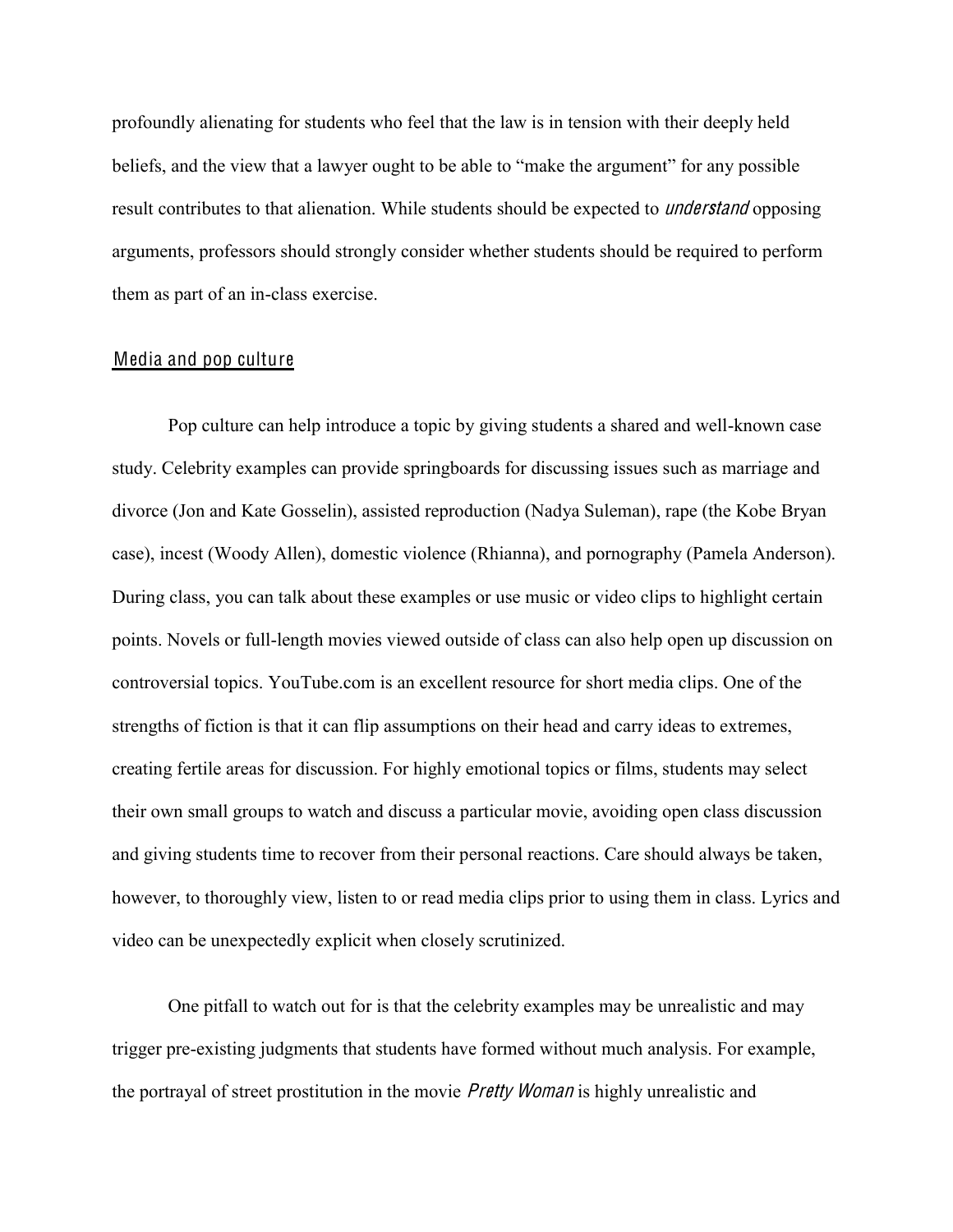glamorized. To offset those tendencies, try juxtaposing celebrity examples with documentaries. Another potential pitfall of movies is that they can overwhelm the students. For example, films about domestic violence can be very power emotionally. To build in some distance, you can allow students to watch films outside of class, with self-selected small groups, so that they have a chance to discuss the experience informally.

While we may think of pop culture references as a way to keep our teaching current, cultural references can also teach history. For example, popular love songs can show how ideas about love, romance, and marriage have changed over time. Op-eds and Ne<sup>w</sup> Yorke<sup>r</sup> cartoons can also provide snapshots of an era.

News media outlets are also a valuable source of information and discussion points on controversial topics. Op-eds are especially useful for keeping a class from polarizing when they demonstrate the diversity and complexity of people's political views, such as editorials by Republicans for abortion rights or Democrats against them. Structuring the class in such a way that rewards students who identify current, newsworthy events linked to class is also beneficial. Moreover, giving students some form of credit for relevant newsgathering encourages students to identify coverage with varied points of view. Discussing the coverage of a controversial topic can be used as a proxy for discussing the varied viewpoints within the controversy itself and has the valuable side effect of depersonalizing the resultant discussion.

### Shifting ground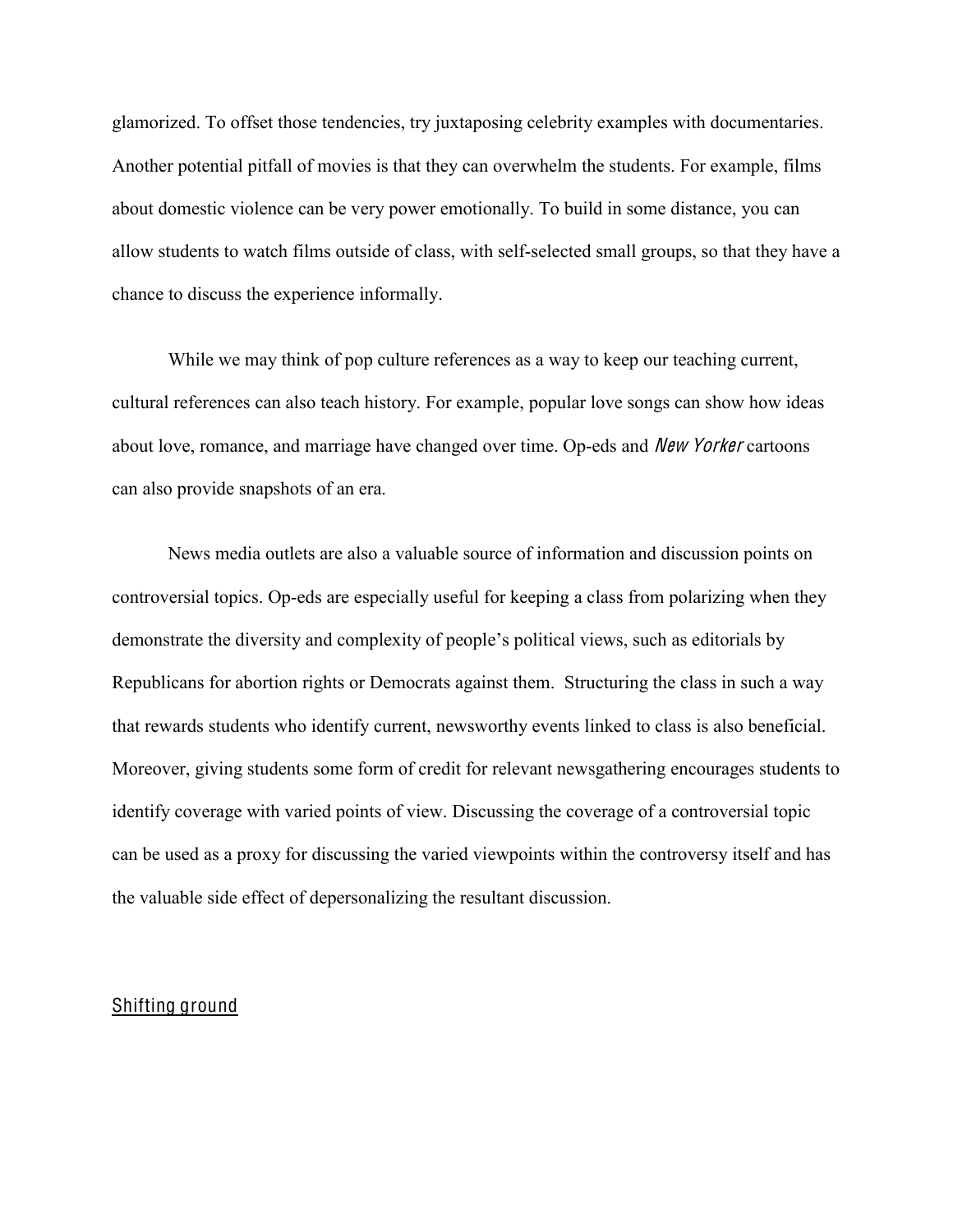A final strategy for defusing controversy is also a valuable exercise in its own right: explicitly shifting your analytical framework away from rights and wrongs, in favor of a different approach to analysis. For example, reproductive "rights" may be shifted to focus instead on the rhetoric surrounding issues such as birth control, abortion, and cesarean birth. The class can analyze whether rhetorical devices add to or distract from judicial decisions. The controversy is still present, but less so than in a "rights" framework. The result can be a robust discussion that covered the views on these controversial issues focused more on the structure of the legal arguments involved.

There are additional ways to make the *arguments* rather than *rights* the subject of discussion. Law students can be asked to focus on procedural and methodological aspects legal problems and decisions. For example, cases such as *Roe v. Wade*<sup>4</sup> and *Bowers v. Hardwick*<sup>5</sup> and their later treatment in *Planned Parenthood v. Casey* and *Lawrence v. Texas*<sup>7</sup>—can be discussed in terms of the role precedent plays or should play in Supreme Court doctrine.

Another strategy is to ask the class to experiment with taking arguments to their extremes. Playing out the consequences of any single argument, taken as an absolute, helps reveal the assumptions that underlie the argument and expose possible faults. For example, in discussing abortion, students sometimes make categorical assertions—derived from political talking points—about a woman's right to control her body or when life begins. At the same time, many of the scholarly arguments about, for example, the relationship between abortion and sex equality, tend to strike students as bizarre. Methodically exploring the implications of both kinds

 <sup>4</sup> 410 U.S. 113 (1973).

<sup>5</sup> 478 U.S. 186 (1986).

 $6$  505 U.S. 833 (1992).

 $7$  539 U.S. 558 (2003).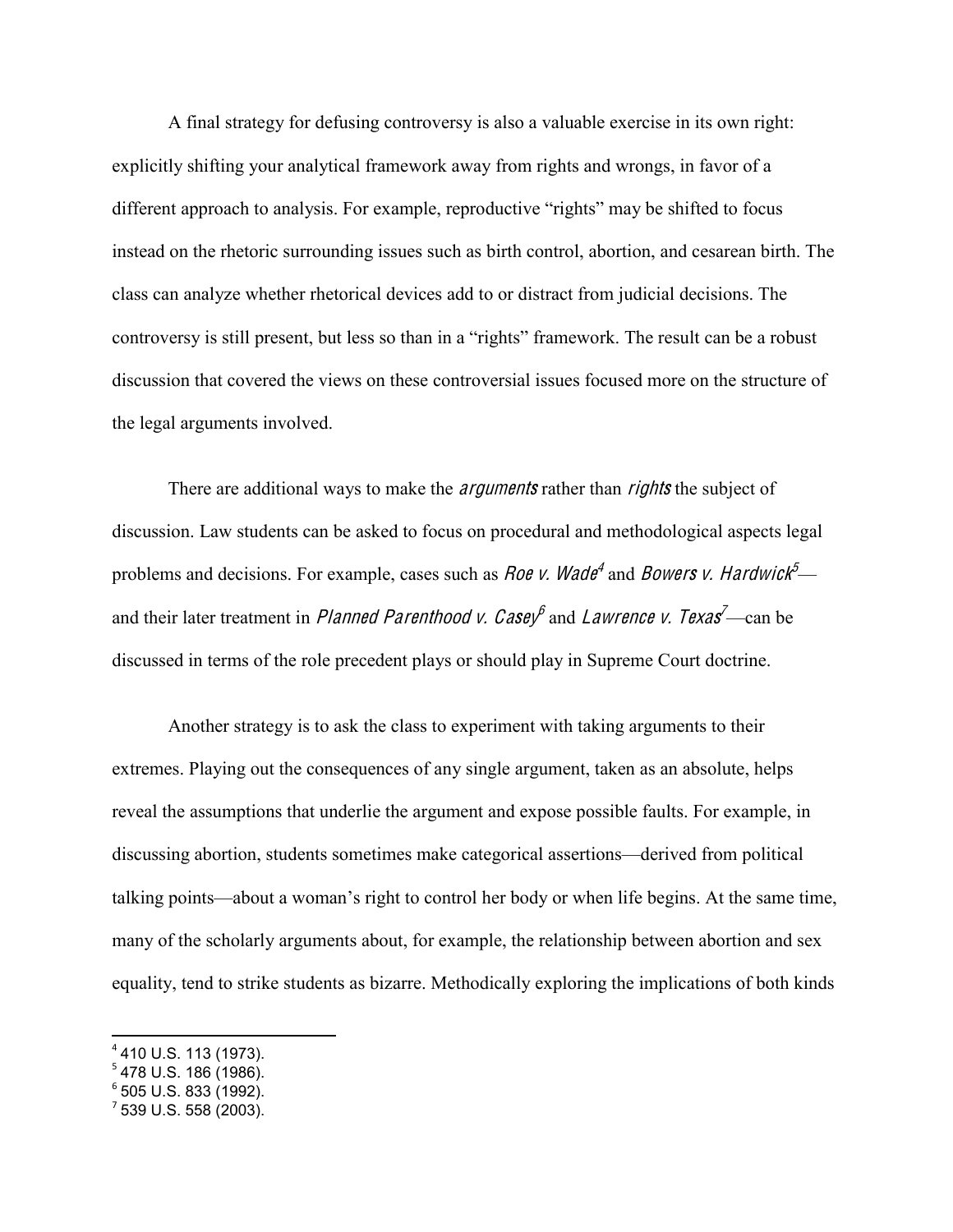of arguments helps students slow down their judgment and develop a more complex understanding of the subject. Another way to shift ground is to ask the class to discuss whether groups that benefit from gender-based discrimination should be willing to give up that benefit to promote equity. It is especially useful to flip this argument. For example, one might start a discussion on the gendered aspects of Family Law by asking whether women, who are often seen as suffering most from gender-based discrimination, should be willing to give up their advantage in custody proceedings in an effort to promote equity.

With all of these strategies, it remains important to apply your approach to both sides of an argument, or else your critique of rhetoric or playing out of consequences can come across as ridiculing of one side of the debate.

#### Conclusion

Teaching controversial topics can be the most rewarding aspect of teaching the law. Each class and each student present different challenges. Professors should not be surprised when techniques that were effective in one class are ineffective in the next. Teaching controversial topics requires a toolbox of techniques and a willingness to engage in honest selfreflection and pedagogical re-examination.

By exploring issues that provoke strong emotional reactions we help students see the moral and political foundations of our law in addition to strict legal constructs. But with this reward comes responsibility: responsibility to use controversial topics as a mechanism to explore the law, not to promote personal agendas; responsibility to present all sides of a controversy;